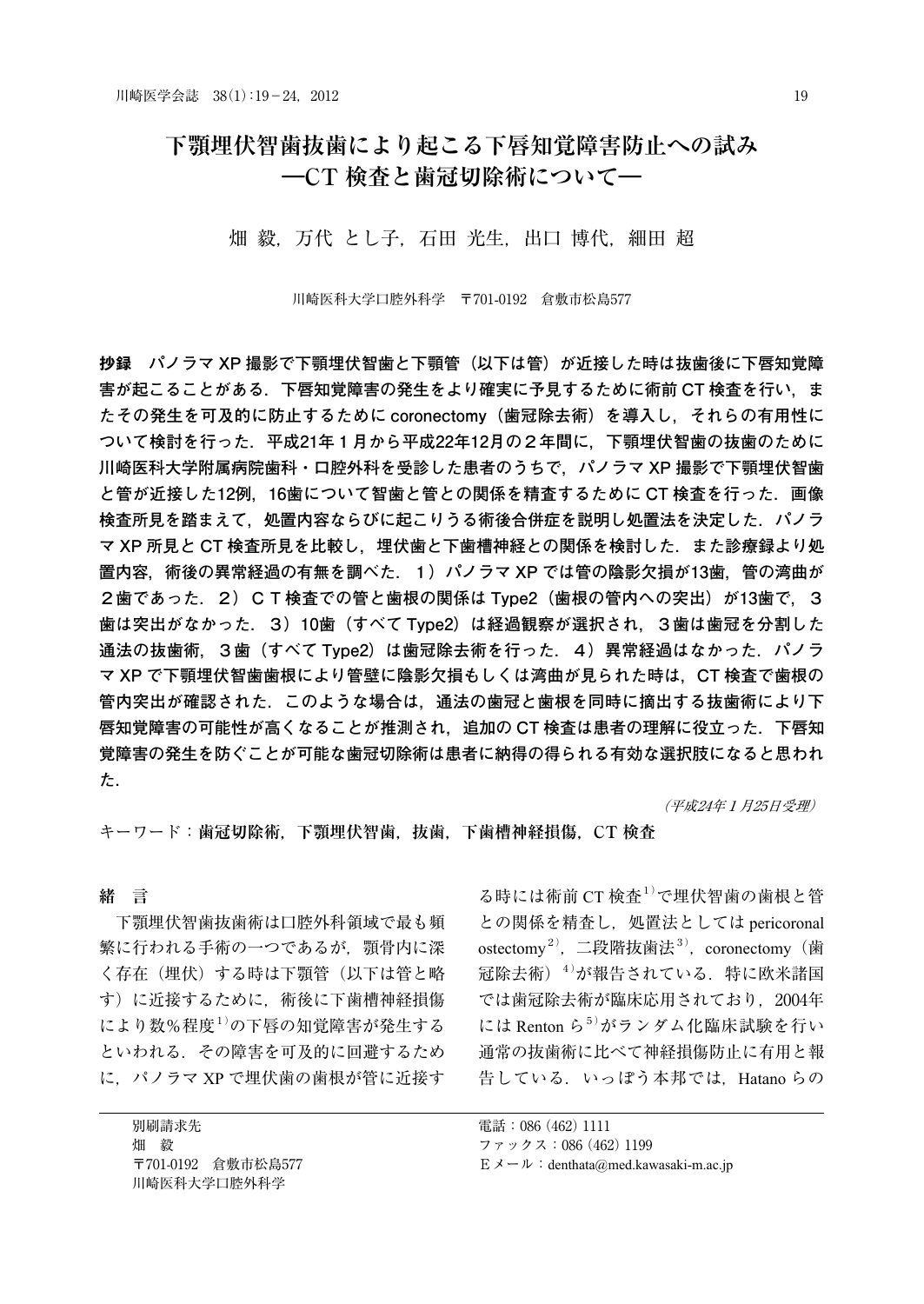報告 $^{6)}$ ,後藤らの報告 $^{7)}$ をみるにすぎず,ほと んど追試されていないのが現状である.

本研究はパノラマ XP 撮影で下顎埋伏智歯と 管が近接し通常の抜歯術では術後に下唇知覚障 害が起こる可能性がある症例に対して,下唇知 覚障害の発生をより確実に予見するために術前 CT 検査を行い,またその発生を可及的に防止 するためにcoronectomy (歯冠除去術)を導入し, それらの有用性について検討を行った.

#### **対象と方法**

平成21年1月から平成22年12月の2年間に, 下顎埋伏智歯の抜歯のために川崎医科大学附属 病院歯科・口腔外科を受診した患者のうちで, パノラマ XP 撮影で下顎埋伏智歯と下顎管(以 下は管)が近接した12例(女性8例,男性4例; 片側8例, 両側4例;平均年齢30.3歳), 16歯 (左側9,右側7)について智歯と管との関係 を精査するために矢状断,冠状断,軸位断の三 方向で CT 検査を行った.画像検査所見を踏ま えて,(社)日本口腔外科学会ホームページの 資料<sup>8)</sup>を基に作成した抜歯術の説明書で,処置

内容ならびに起こりうる術後合併症(下唇知覚 障害,術後感染,ドライソケット,抜歯後出血) を口腔外科学会指導医の資格を有する同一術者 が説明し,処置法(経過観察,歯冠切除術,通 法の歯冠を分割した抜歯術)を選択した.診療 録より患者が納得同意した処置法,術後の異常 経過の有無を調べた.また得られた画像よりパ ノラマ XP 所見と CT 検査所見を比較し、智歯 の埋伏状態、埋伏歯と管との接触関係を検討し た.本研究は本学倫理委員会の承認(受付番号 937)を得て実施した.

### **結 果**

1)埋伏状態(図1)

Pell と Gregory 分類<sup>9)</sup>は,Ⅱ B が 9 歯と最も 多く. 次にⅢ B の順であった.

2)埋伏歯と下歯槽管の近接所見(図2,3) 術中に下歯槽神経の露出もしくは,術後に下 唇知覚障害を発症する可能性が高いといわれる パノラマ XP 所見<sup>1, 6)</sup>を図2に示す.本研究で は管の陰影欠損が13歯,管の湾曲が2歯に見ら れた.そのうち2歯では管の陰影欠損と湾曲

I A II A ШA 3歯 II B ШB I B 1歯 9歯 3歯 I C II C ШC

図1 Pell と Gregory 分類

水平的埋伏(埋伏歯歯冠の露出面積):クラスⅠ(歯頸部以上が露出)~Ⅲ(骨下埋伏) 垂直的埋伏(埋伏歯の深さ):クラス A(第二大臼歯の咬合面)~ C(第二大臼歯の歯頸部より深部)浅いⅠ A から 最も深く骨内に存在するⅢ C の9型に分類.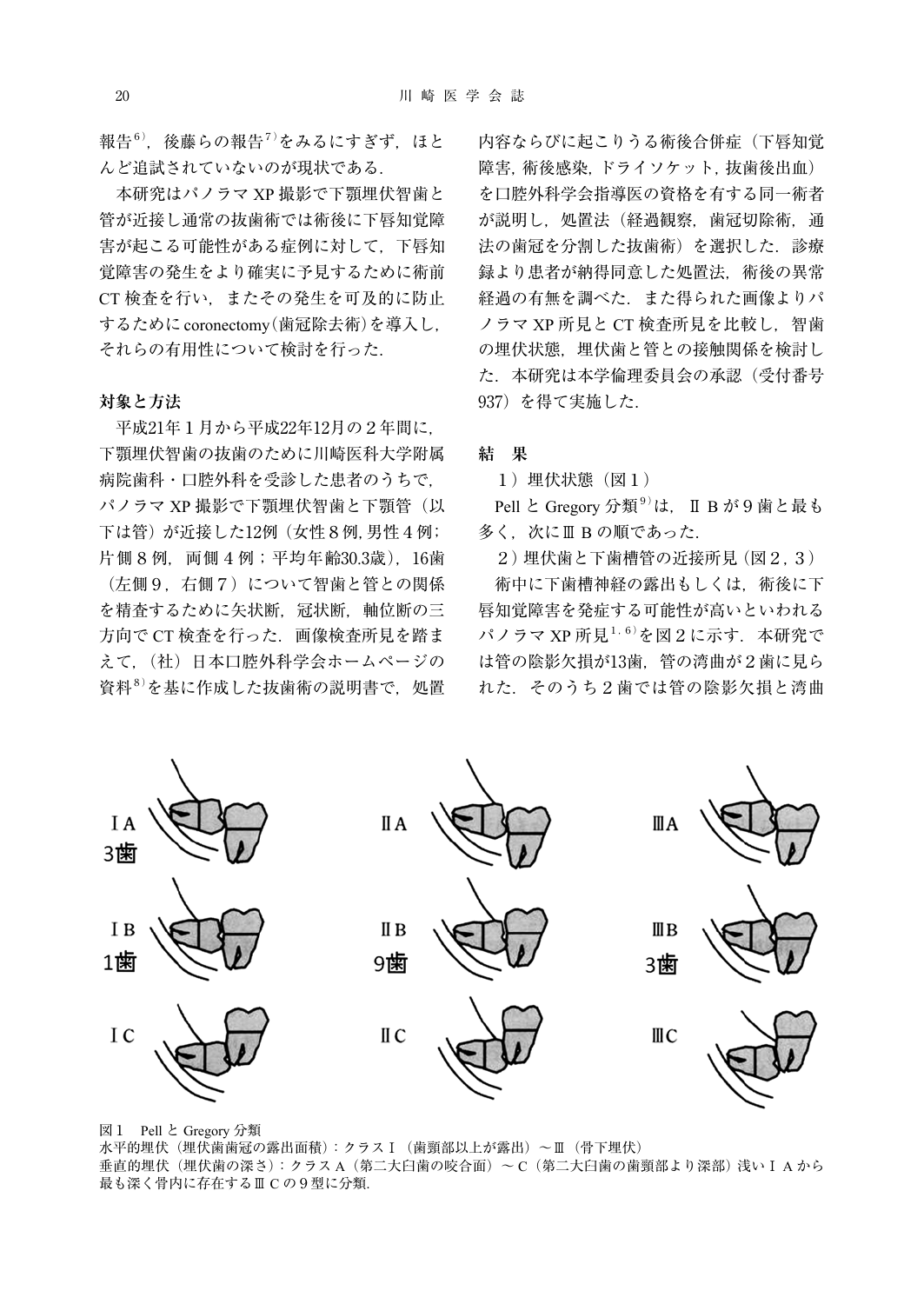



管の湾曲 : 2歯

管の陰影欠損 :13歯





管の狭窄 : 0

歯根の透過性亢進:0



図2 パノラマ XP における埋伏歯と下顎管の近接所見 図3 CT 検査における埋伏歯と下顎管との近接所見



図4 歯冠切除術の症例提示(\* 歯冠切除後の歯根面)と術式

- パノラマ XP (左上)で管の陰影欠損が見られた. CT 検査 (右上) でタイプ2であった. 【術式】
- ・局所麻酔,歯肉骨膜弁の剥離,歯冠周囲骨の除去,歯冠部切断.
- ・歯冠部の切断ラインはエナメル・セメント境より根尖側に設定.
- 切断面が歯槽骨縁より3mm 以上下方になるように調整. ・露髄面の処置は不要.
- ・創内を生理食塩水で洗浄後に一次閉鎖.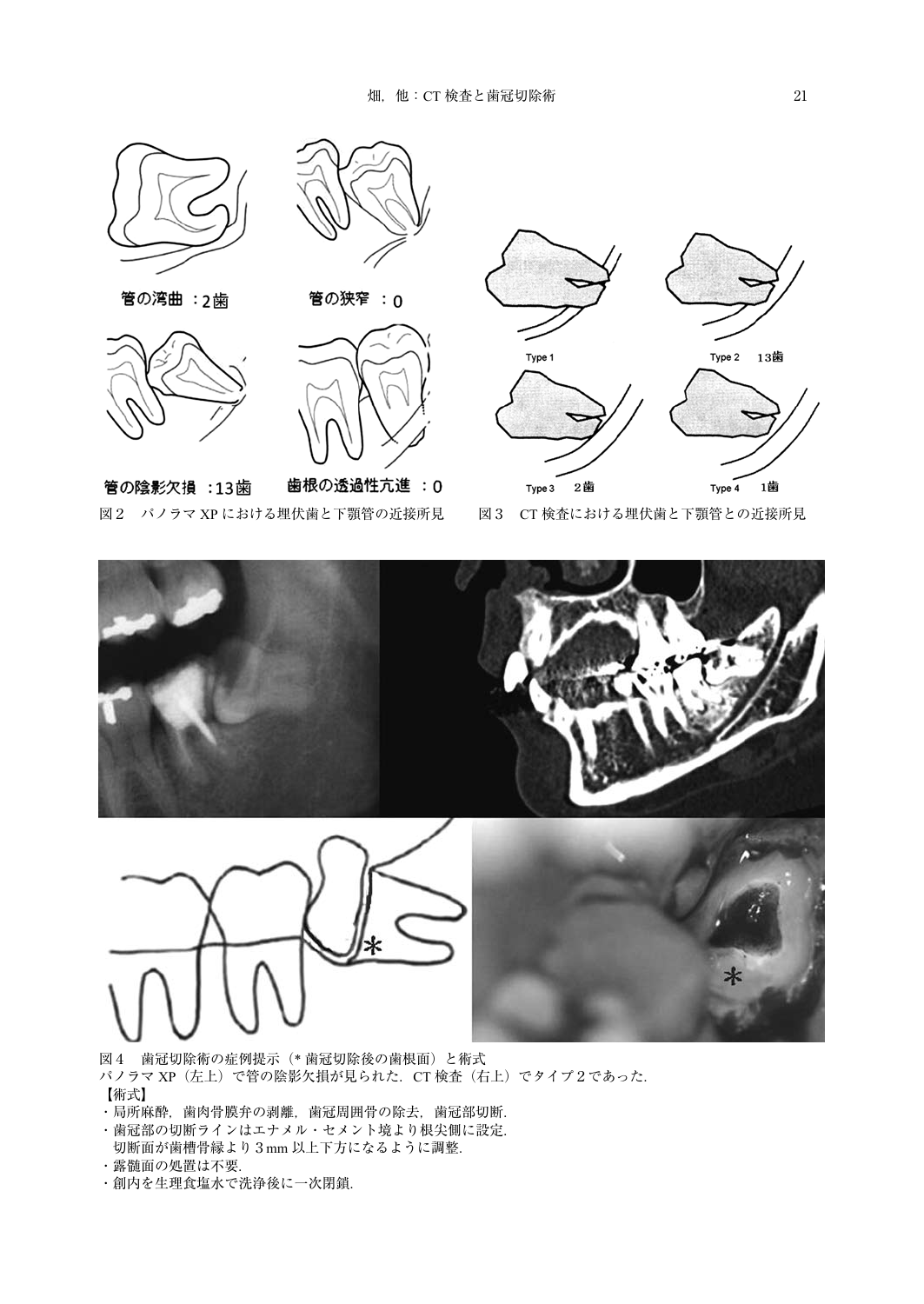が同時にみられた.CT 検査所見における管と 歯根の関係は、Type2 (歯根の管内への突出) が13歯で,3歯は突出がない Type3もしくは Type4であった(図3).パノラマ XP 所見と CT 検査所見の関係は、パノラマ XP 所見で, 管の湾曲がみられた2歯はいずれも CT 所見で は Type2で,管の陰影欠損がみられた13歯は Type2が12歯,1歯は Type4であった.

3)処置法の選択と術後経過

10歯(すべて歯根の管内への突出のある Type2)は経過観察を選択し,3歯(歯根の管 内への突出のない Type 3 もしくは Type 4) は 歯冠を分割の後に歯冠と歯根をともに摘出する 通法の抜歯術を選択し,3歯(すべて Type2) は歯冠切除術<sup>4-7)</sup>(図4) を選択した. パノラ マ XP でも術後経過を追った図4の症例は,術 後8ヶ月で歯根が1.4mm 程度上方(下顎管か ら離れる方向)へ移動していた.いずれも術後 の異常経過はなく、経過良好であった.

#### **考 察**

抜歯に伴う下歯槽神経損傷の可能性があるパ ノラマ XP 所見としては,管の迂回(湾曲),管 の狭窄, 歯槽硬線の消失(管の陰影欠損), 歯 根近傍の透過像,歯根の狭窄,歯根の透過性亢 進,歯根の湾曲が上げられるが<sup>7)</sup>,特に管の湾 曲,管の陰影欠損,歯根の透過性亢進は下歯槽 神経損傷との関連性が高くなるといわれる<sup>1)</sup>. 本研究では,パノラマ XP 所見で下顎埋伏智歯 歯根により管壁に陰影欠損もしくは湾曲が見ら れた時は,CT 検査で歯根の管内突出が確認さ れた.パノラマ XP 所見で管の陰影欠損がある にもかかわらず、1歯では CT 所見で根の管内 突出がみられなかった. その理由は、CT 検査 は三方向から三次元的観察が可能であるので実 際は歯根と管が放れていても、パノラマ XP で は二次元的観察しか出来ないために管壁と歯根 が重なった時は撮像条件により管壁が不明瞭に なることがあるためと推測された.つまり CT 検査を追加することで,通法の歯冠と歯根を同 時に摘出する埋伏智歯抜歯術による下唇知覚障 害の発生をより確実に予見可能であり,このこ とは患者のさらなる理解に寄与したと思われた.

また治療法の選択結果から,下顎埋伏智歯抜 歯後に生じるかもしれない下唇の知覚障害は日 常生活に大きな障害をきたさないが,患者に とっては可及的に避けたい術後合併症であるこ とがわかった.その発生を防ぐことが可能であ る歯冠切除術は,患者に納得の得られる有効な 選択肢になると思われた.

歯冠切除術の安全性についてはいくつかの論 文がみられる.歯冠を切除することにより患 歯の歯髄が露出するが,歯髄除去は不要であ り10), 歯髄炎などにより痛みが持続することは ない.それは手術時に歯冠切断面を歯槽骨縁よ り3mm 程度下方に設定して適量の血餅を維持 し,粘膜骨膜弁により確実に切断した歯髄と 歯根面を被覆することにより<sup>6)</sup>,歯髄は生活し 二次象牙質の形成や骨による被覆がみられるた めといわれる<sup>7)</sup>. しかし, 一部の症例では炎症 により歯髄の失活がみられることもあり<sup>7)</sup>, 症 状経過を十分に追う必要はある.残存した歯根 の移動についての十分な知見はないが、3か月 以上経過すれば下顎管からの歯根の離脱がみら れるといわれ $^{7)}$ ,仮に創部閉鎖不全やドライソ ケットに起因した残存歯根の歯髄炎により歯根 摘出が必要になった時でも,下唇の知覚障害を 後遺することなく処置が可能である.

#### **引用文献**

- 1) Blaser BF, August, MA, Donoff RB, Kaban LB, Dodson TB: Panoramic radiographic risk factors for inferior alveolar nerve injury after third molar extraction. J Oral Maxillofac Surg 61:417-421, 2003
- 2) Tolstunov L, Javid B, Keyes L, Nattestad A: Pericoronal ostectomy: an alternative surgical technique for management of mandibular third molars in close proximity to the inferior alveolar nerve. J Oral Maxillofac Surg 69: 1858-1866, 2011
- 3) Kubota Y, Oka S, Yahara Y, Shirasuna K: Two-stage Method for Extraction of a Horizontally Impacted Lower Third Molar. Oral Science International 5: 273-277, 2008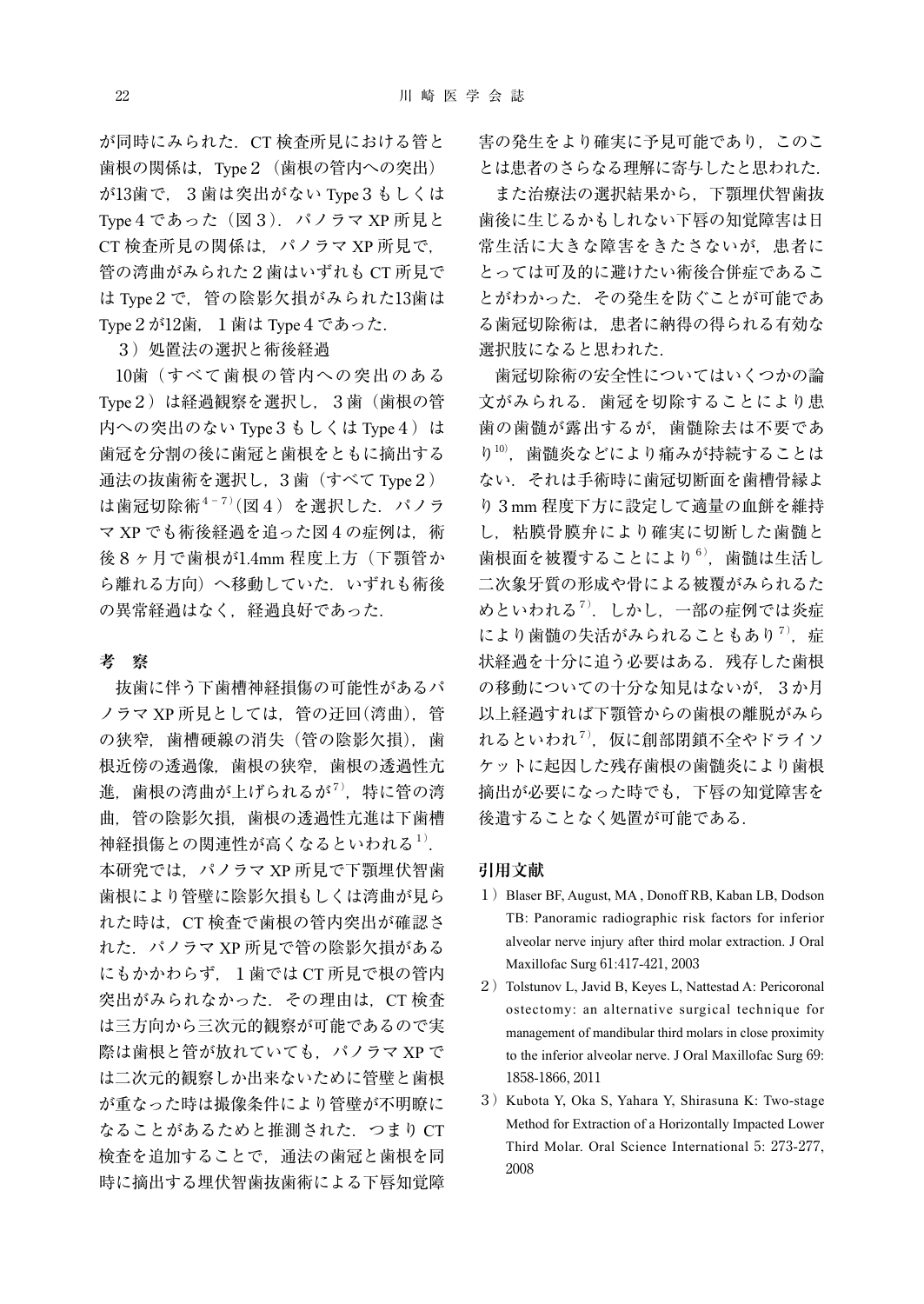- 4)Pogrel MA, Lee JS, Muff DF:Coronectomy: a technique to protect the inferior alveolar nerve. J Oral Maxillofac Surg 62: 1447-1452, 2004
- 5) Renton T, Hankins M, Sproate C, McGurk M: A randomized controlled clinical trial to compare the incidence of injury to the inferior alveolar nerve as a result of coronectomy and removal of mandibular third molars. Br J Oral Maxillofac Surg 43: 7-12, 2005
- 6) Hatano Y, Kurita K, Kuroiwa Y, Yuasa H, Ariji E: Clinical evaluations of coronectomy (intentional partial odontectomy) for mandibular third molars using dental computed tomography: a case-control study. J Oral Maxillofac Surg 67:1806-1814, 2009
- 7)後藤新吾,栗田賢一,波多野裕子,黒岩裕一朗,

泉雅浩,有地榮一郎,久保勝俊,前田初彦:下顎 第三大臼歯歯冠部切除術後に歯根摘出に至った症 例の検討.日本口腔外科学会雑誌57:459-465, 2011

- 8) http://www.jsoms.or.jp/sns/uploads/fckeditor/file/IC/ IC01.doc(2011.10.18)
- 9)Ay S, Agar U, Bicakci AA, Kosger HH: Changes in mandibular third molar angle and position after unilateral mandibular first molar extraction. Am J Orthod Dentofacial Orthop 129: 36-41, 2006
- 10) Sencimen M, Ortakoglu K, Aydin C, Aydintug YS, Ozyigit A, Ozen T, Gunaydin Y: Is endodontic treatment necessary during coronectomy procedure? J Oral Maxillofac Surg 68: 2385-2390, 2010

# **Clinical efficacy of computed tomography and coronectomy for prevention of postoperative inferior alveolar nerve injury occurring after impacted mandibular third molar surgery**

### Tsuyoshi HATA, Toshiko MANDAI, Kohsei ISHIDA, Hiroyo DEGUCHI Masaru HOSODA

*Department of Oral and Maxillofacial Surgery, Kawasaki Medical School, 577 Matsushima, Kurashiki, 701-0192, Japan*

**ABSTRACT Our aim was to evaluate the clinical efficacy of computed tomography and coronectomy for preventing postoperative inferior alveolar nerve injury after impacted mandibular third molar surgery.** 

**Among the patients who visited Kawasaki Medical School Hospital between January 2009 and December 2010, 12 patients with high-risk signs of inferior alveolar nerve injury on panoramic imaging were examined for the extraction of impacted mandibular third molar by computed tomography (CT). CT examinations were performed in order to examine the relationship between the root apex of impacted mandibular third molar and inferior alveolar canal for 16 teeth. Based**  on the imaging findings, the patients were informed about treatment methods and their consent **was obtained. We compared the CT and panoramic findings and discussed the relationship between the impacted third molar and the inferior alveolar nerve. Medical records were also examined for the presence of abnormal postoperative complications.**

**1) Interruption of the cortical white line of the inferior alveolar canal was identified in 13 panoramic radiographs, and bending of the inferior alveolar canal was observed in 2 panoramic**